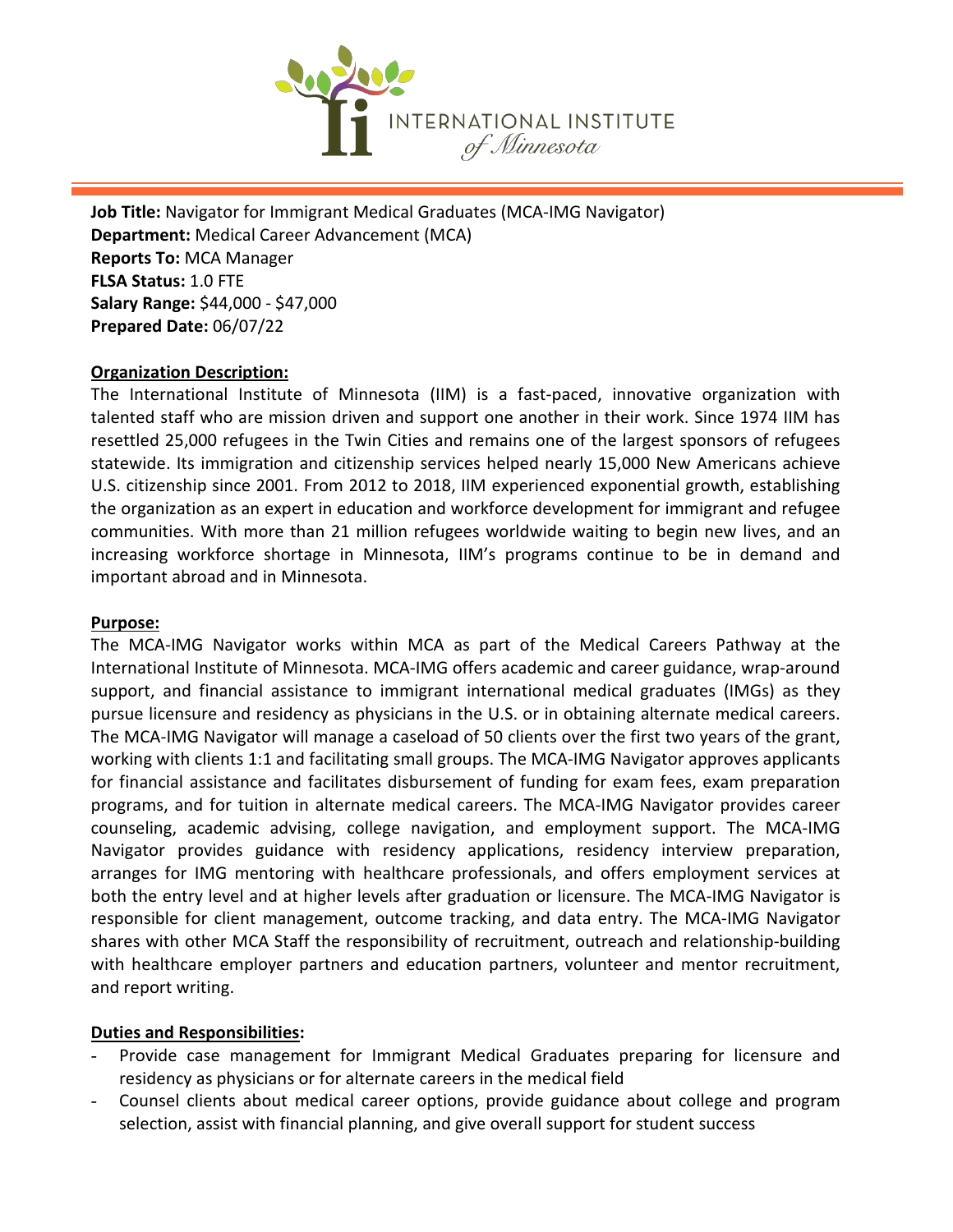- Respond to program inquiries and determine client eligibility
- Review client applications, interview potential clients, enroll clients in the MCA-IMG program, and provide clients with financial assistance according to funding requirements
- Connect clients to entry-level, mid-level, and higher-level positions in the medical field, refer clients to college nursing programs, physician's assistant programs, and other medical career training programs
- Track client data and progress toward program outcomes on MCA database and other databases using Excel and CRM, and keep files and data current
- Assist with quarterly and annual reports
- Give MCA-IMG presentations as needed
- Identify gaps in student knowledge and develop supportive measures to help clients become successful
- Advocate for clients at institutions of higher learning and places of employment
- Provide residency application assistance and interview preparation to clients
- Recruit mentors from employer partners and connect mentors with MCA-IMG clients
- Assist clients with employment-related tasks such as resume and cover letter writing, provide referrals to employer partners, and write letters of recommendation
- Partner with education and employment partners to enhance program and client success
- Attend IIM All Staff meetings, IIM Employment meetings, MCA meetings, MCA-IMG advisory committee meetings, and meetings with funders at MDH
- This person may have recurring access to vulnerable populations

## **Requirements:**

- Fully vaccinated for COVID-19
- Demonstrated commitment to the International Institute of Minnesota mission and vision
- Bachelor's degree
- Experience working with New Americans and non-native speakers of English
- Experience and familiarity with one or more of the following:
	- o College academic advising
	- o Career counseling
	- o Higher education medical career training programs
	- o Immigrant International Medical Graduate support
- Knowledge of local community resources
- Professional oral and written communication skills including public speaking, negotiation, and problem-solving skills
- Self-starter/ability to work independently
- Encouraging of others and passionate about others' self-actualization
- Excellent organizational skills including the ability to create systems to keep information in order, track outcomes, and report data easily
- Creative thinker who can find new solutions to existing barriers
- Team player

# **Physical Demands:**

- Use of manual dexterity, tactile, visual, and audio acuity
- Use of repetitive motion, prolonged periods of sitting, and sustained visual and mental applications and demands
- Occasional lifting (up to 25 pounds), bending, pulling, and carrying